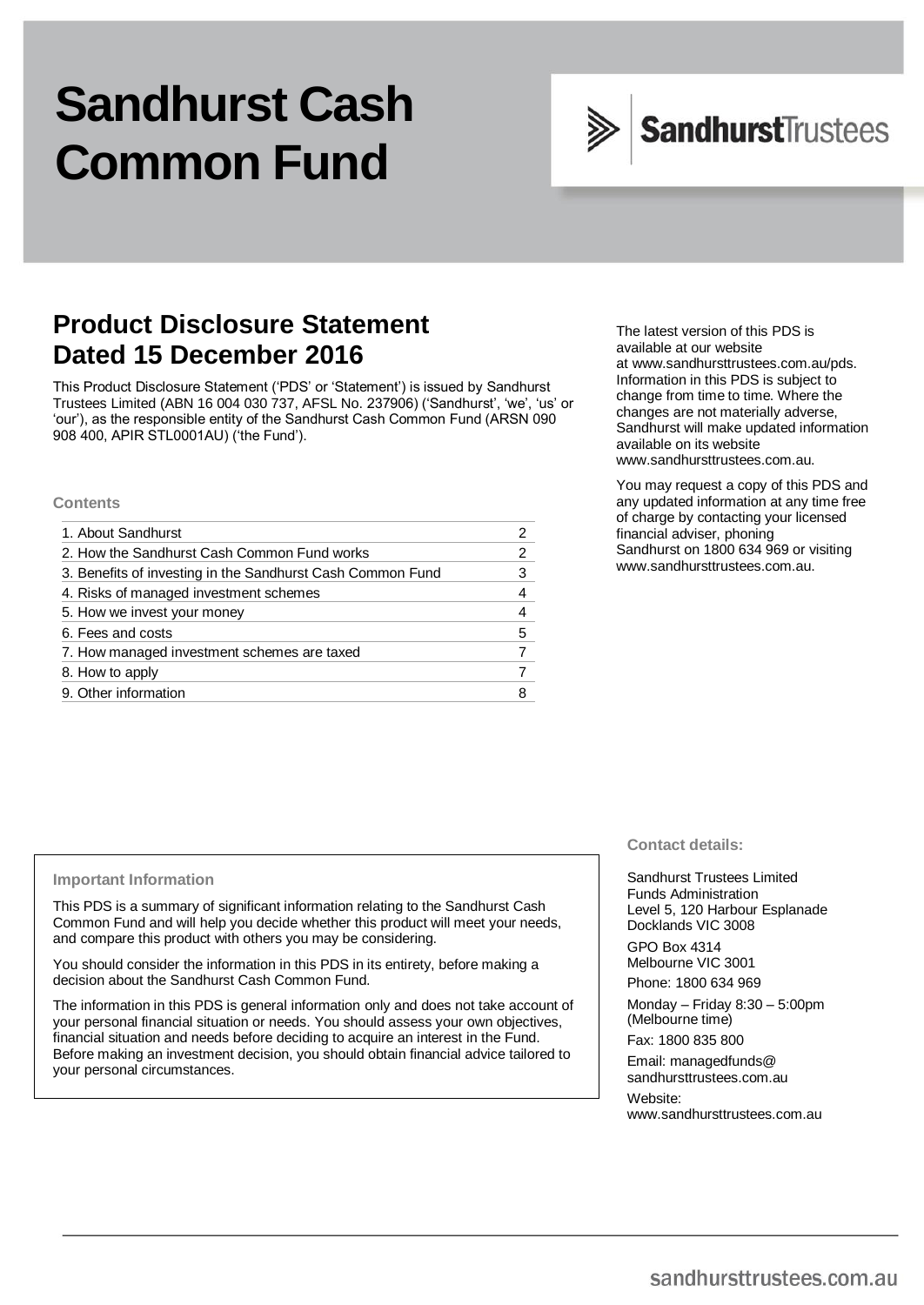# **1. About Sandhurst**

Sandhurst is the Fund's responsible entity and issuer of interests in the Fund. Sandhurst is responsible for overseeing the Fund's operation, investments and for managing the Fund in the best interests of investors.

Sandhurst is a wholly owned subsidiary of Bendigo and Adelaide Bank Limited (ABN 11 068 049 178, AFSL No. 237879) and is part of the Bendigo and Adelaide Bank Group, which comprises Bendigo and Adelaide Bank Limited (the Bank) and its related entities.

Sandhurst, formed in 1888, has assisted Australian families with their financial needs for more than 125 years. Sandhurst is a highly experienced provider of investment solutions and trustee services that create, enhance and protect wealth. Sandhurst offers a wide range of products and services including investment and funds management, superannuation, commercial loans, access to funeral bonds, the management of estates and trusts, and the provision of corporate trustee and custodial services. Sandhurst embraces a prudent investment philosophy and is committed to delivering high quality investment solutions.

# **2. How the Sandhurst Cash Common Fund works**

#### **Structure**

The Fund is a registered managed investment scheme, whereby your money is pooled with other investors' money. Sandhurst invests this money on behalf of all the Fund's investors. This means that you have access to certain investments that you may not otherwise be able to access on your own. The ASIC website [www.moneysmart.gov.au](http://www.moneysmart.gov.au/) has more information on managed investment schemes.

The Fund offers the opportunity to invest in an 'at call' cash style investment that exhibits capital stability, provides regular income, a competitive return and access to banking facilities provided by the Bank such as internet banking.

The Fund is established under a constitution (Constitution), which sets out your rights and the powers and responsibilities of Sandhurst. You can obtain a copy of the Constitution free of charge by contacting us.

Under the Corporations Act 2001 (Corporations Act), the Fund is required to have a compliance plan lodged with ASIC. The compliance plan is audited annually and sets out measures that Sandhurst will implement to ensure that the Fund's operation complies with the Corporations Act and the Constitution.

# **Interests in the Fund**

Investors share in the income generated from the Fund in proportion to their investment. The Fund is not unitised meaning an investor is not issued units in the Fund; rather each investor's interest in the Fund is a fractional and beneficial interest in the whole of the Fund. It is not an interest in any particular part of the Fund or in any asset of the Fund.

The price of interests can vary as the market value of the assets of the Fund rises or falls. However, as the Fund invests in money market securities that are held to maturity and cash, the market value of the assets, and consequently the price of interests in the Fund, in ordinary circumstances do not fluctuate. Therefore, in the normal course of events we would expect the capital proceeds upon withdrawal to be equal to the cost of acquiring interests in the Fund (excluding fees and costs).

# **Access to related banking facilities**

Fund investors have access to related banking facilities provided by the Bank including internet banking, phone banking, BPAY®, Pay Anyone Service, automatic payments and a cheque facility. Information including fees and charges and terms and conditions applicable to the banking facilities are set out in the Bendigo Personal Accounts and Facilities Terms and Conditions and Bendigo Business Accounts and Facilities Terms and Conditions (collectively the Bank's Terms and Conditions). Each of these documents is made up of three parts and you should read and understand each relevant part of the Bank's Terms and Conditions before using any related banking facility. These documents are available a[t www.bendigobank.com.au.](http://www.bendigobank.com.au/)

Please visit your nearest Bendigo Bank branch or phone 1300 BENDIGO (1300 236 344) if you wish to have access to any of these facilities.

® Registered to BPAY Pty Ltd ABN 69 079 137 518

#### **Applications and withdrawals**

You can make applications and withdrawals at any time, subject to the following minimum requirements (which Sandhurst may change at its discretion):

- Minimum initial investment \$1,000
- Minimum additional investment Nil
- Minimum withdrawals **Nil**
- Minimum investment balance \$1,000

Note: Sandhurst may accept lesser amounts at its discretion.

#### **Initial investment**

To invest in the Fund, you will need to complete and lodge an Application Form and make your initial investment. You can make your initial investment via one of the following methods:

- in person at any Bendigo Bank branch by cheque crossed 'not negotiable' and made payable to Sandhurst Trustees Limited – 'name of investor' or by transfer from an existing Bendigo Bank account; or
- by mailing us a cheque crossed 'not negotiable' and made payable to Sandhurst Trustees Limited – 'name of investor' along with your written instructions including your full name, address and account details; or
- by using one of the Bank's banking facilities including internet banking, phone banking and electronic payment.

Initial investments received before 3:00pm Melbourne time on a business day, will accrue income from the day of receipt (where a complete Application Form has been accepted by Sandhurst). Otherwise, income will accrue from the following business day. Refer to "How to Apply" in section 8 of this PDS for details about completing your application.

In certain circumstances, Sandhurst reserves the right to refuse an application or accept only part of an application or change processing times. The Application Form is available from our website a[t www.sandhursttrustees.com.au/forms.](http://www.sandhursttrustees.com.au/forms)

# **Additional investments**

There is no minimum additional investment amount and you can add to your Fund investment at any time by using any of the methods outlined in the Initial Investment section.

If you would like to make additional investments on a regular basis, you can establish these by arranging a Periodic Payment or Electronic Funds Transfer with your sending financial institution.

You should obtain a copy of the most up-to-date PDS when making additional investments, as the investment will be made on the terms of the most up-to-date PDS.

In certain circumstances, Sandhurst reserves the right to refuse an additional investment or accept only part of an additional investment (for example, if the Fund is closed to additional investments).

#### **Withdrawal requests**

There is no minimum withdrawal amount and a withdrawal of interests can be requested at any time.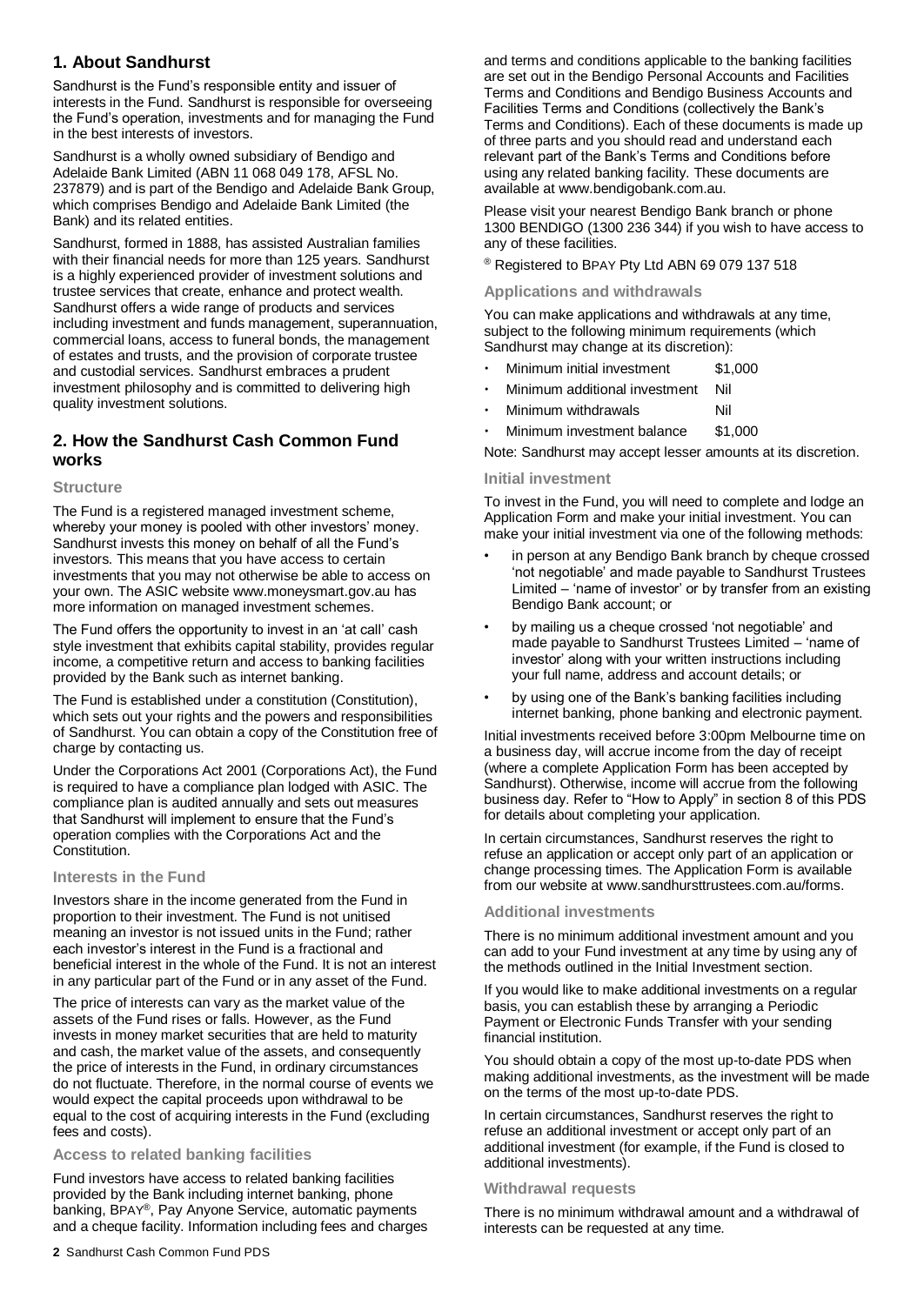You can withdraw some or all of your investment in the following ways:

- in person at any Bendigo Bank branch (payable by cheque or transfer only);
- by mail if your withdrawal request is received by mail, we will forward a cheque to you or deposit the amount directly into your nominated financial institution's account in accordance with your instructions;
- cheque facility  $-$  you can withdraw from the Fund using the optional cheque facility provided by the Bank. Please refer to the Bank's Terms and Conditions for further information; or
- internet banking and phone banking investors can choose to use the internet and phone banking services of the Bank. Investors are able to review balances, transfer funds between nominated Bendigo Bank accounts and your Fund investment, transfer funds using the Pay Anyone Service to any financial institution within Australia and make BPAY® payments.

Same day withdrawal requests can generally be made. Withdrawals over \$500,000 will require advance notice before 11:00am Melbourne time on the day funds are required. Sandhurst reserves the right to change processing times. Withdrawals are not paid in cash.

If you make a withdrawal request which would result in your investment balance falling below \$1,000, Sandhurst may, at its discretion, treat your withdrawal request as relating to all of your remaining interests in the Fund.

In extraordinary circumstances, Sandhurst reserves the right to suspend withdrawals from the Fund, such as if in the reasonable opinion of Sandhurst, it is in the best interests of investors as a whole to do so. In some circumstances, such as when there is a freeze on withdrawals, you may not be able to withdraw your interests in the Fund within the usual period for withdrawal requests.

#### **Minimum investment balance**

If the current value of your investment falls below the minimum investment balance of \$1,000, Sandhurst may at its discretion redeem your interests in the Fund and pay the proceeds to you.

#### **Calculation and frequency of income distributions**

The Fund may earn income such as interest, and Sandhurst will distribute the full amount of the Fund's taxable income in each financial year to investors.

Income is calculated daily and distributions are paid quarterly to investors after the end of each quarter and after account closure. Your entitlement to distributions is calculated by Sandhurst allocating income of the Fund proportionately amongst investors depending on the amounts invested and the periods over which the investments have been held.

You can choose to have your distributions:

- automatically reinvested; or
- paid to you by direct credit to your nominated account.

If you do not make a choice, or if a direct credit rejection occurs, then your distributions will be automatically reinvested. You can change your choice for receiving distribution payments by advising Sandhurst at least 5 business days before the end of the relevant distribution period. Otherwise, the change to your distribution instructions will not occur until after the next distribution is paid.

# **Platform investors**

If you are investing through a master trust, wrap account or other investor directed portfolio-type service (collectively referred to as a "Platform"), it is generally the operator of the Platform which becomes the investor in the Fund, not you.

Accordingly, they have the rights of an investor and can exercise them in accordance with their arrangements with you.

If you invest through a Platform, you are subject to the conditions that are prescribed by the operator of the Platform which may differ from the conditions outlined in this PDS (such as procedures for making investments and withdrawals, cooling off periods, cut-off times for transacting, timing for distributions, additional fees and costs and investor reporting).

As at the date of this PDS, Sandhurst is not responsible for the operation of any Platform through which you invest. If you are investing through a Platform, enquiries and complaints should be directed to the operator of that Platform, not to Sandhurst. In addition to reading this PDS, you should read the document that explains the Platform, as issued by your Platform operator.

# **3. Benefits of investing in the Sandhurst Cash Common Fund**

The significant features and the significant benefits of the Fund include:

- **Functional 'at call' solution**: The Sandhurst Cash Common Fund aims to provide a functional 'at call' solution to help you manage your cash flow needs and accumulate savings.
- **Comfort of a sound investment strategy:** Our professional investment team manages the portfolio with the aim to preserve capital and generate returns above the performance benchmark (see section 5 for more detail).
- **Regular income:** The Fund is designed to provide you with a regular income stream through quarterly distributions that can be withdrawn or reinvested into your Fund account.
- **Capital stability:** The Fund invests in money market securities and cash with a view to preserving capital.
- **Access to funds:** Investors' interests in the Fund are 'at call' such that investors are generally able to make withdrawal requests at any time and access their funds within 24 hours (refer to withdrawal requests in section 2 of this PDS).
- **A simple and convenient way to invest:** The Fund is designed to make investing easy for you. We handle all the investment decisions, paperwork and administration, and provide you with regular information and reporting on your investment. Our application process is straightforward and our friendly staff are on hand to assist you with any queries regarding your investment.
- **Access to branch network:** Investors are able to perform transactions or make inquiries at any of the Bank's nationwide branch network.
- **Availability of related banking facilities:** Using the Bank's banking facilities you can have access to your funds via phone and internet banking, BPAY®, Pay Anyone Service, automatic payments and a cheque facility.
- **Competitive return:** The Fund provides a competitive return net of fees and costs to investors comparable to other cash style investments. In addition, there is no entry or exit fees levied on your investment.

**A responsible entity with a proven record:** Sandhurst aims to create wealth for investors by employing a disciplined and conservative approach to managing quality assets.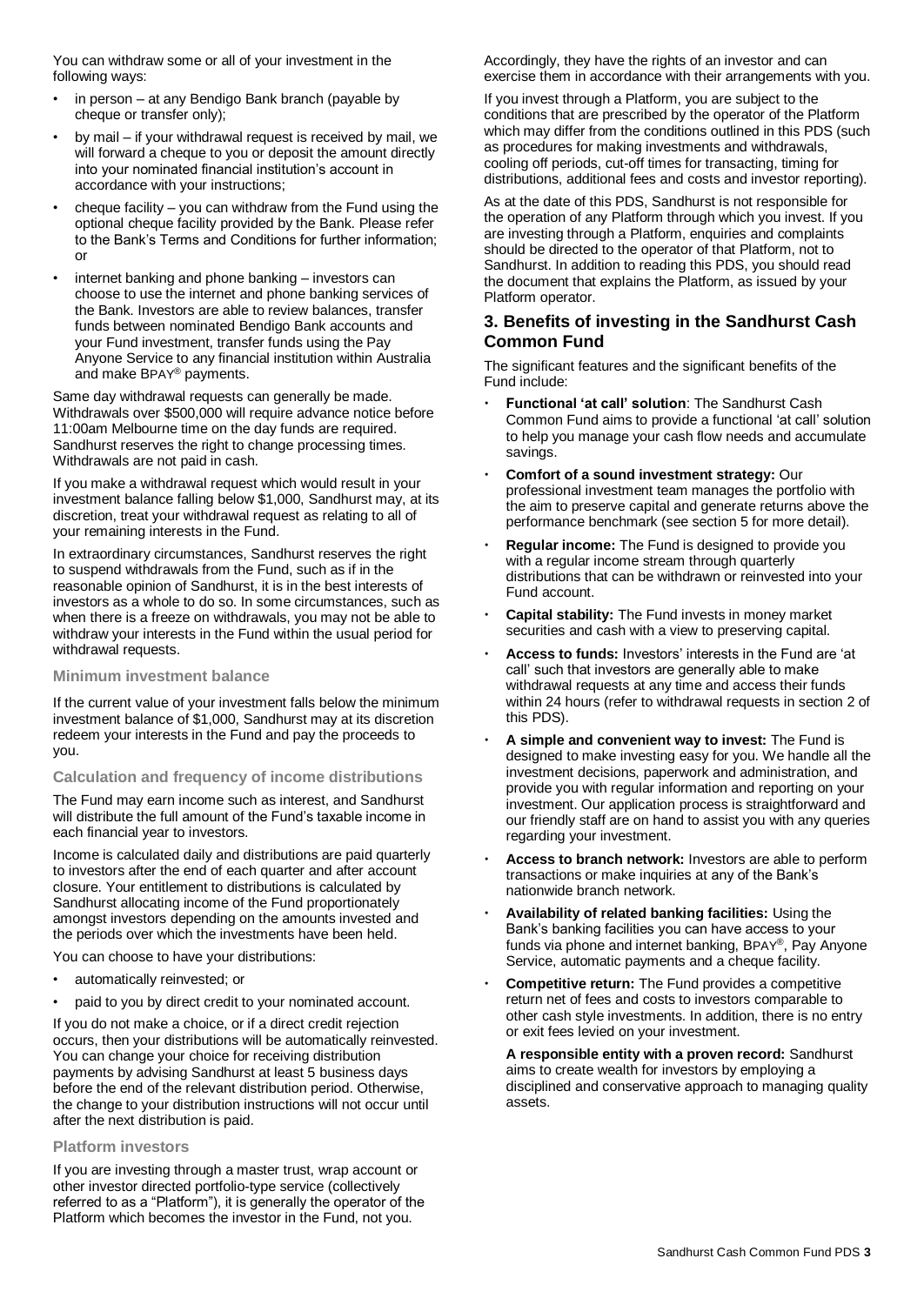# **4. Risks of managed investment schemes**

The purpose of this section is to inform you of the types of significant risks that may apply to an investment in the Fund and is a summary only. It does not purport to be a comprehensive statement of all the risks.

All investments carry risk. Different investment strategies may carry different levels of risk, depending on the assets that make up the investment strategy. Generally, assets with the highest long-term returns may also carry the highest level of short-term risk.

The significant risks of investing in the Fund are summarised as follows:

- **Fund risk:** The Fund could be terminated, or Sandhurst could be replaced as the responsible entity. The fees and costs, or key personnel managing the Fund, could change.
- **Interest rate risk:** Changes in interest rates can have a positive or negative impact directly or indirectly on your investment return.
- **Market and political risk:** This risk relates to the performance of the market as a whole impacting on the Fund's investment returns. The Fund may also be impacted directly or indirectly by political risk. Factors that can influence the market include economic, technological, political, taxation and legal conditions.
- **Counterparty and credit risk:** The capital value of investments made by the Fund can fall where there is deterioration in the credit worthiness of the investment issuer. Similarly, it is possible for investors to experience a loss of income or capital if one or more of the investment counterparties failed to perform as contracted (i.e. failed to pay back the Fund some or all of its investment together with any interest earned).
- **Regulatory risk:** The performance of the Fund may be affected by changes to government policies, regulations and taxation laws.

The significant risks of investing in managed investment schemes include that:

- the value of investments will vary over time;
- the level of returns will vary and future returns may vary from past returns;
- returns are not guaranteed and you may lose some of your money;
- laws affecting managed investment schemes may change in the future; and
- the level of risk for you will vary depending on a range of factors including, age, investment time frames, where other parts of your wealth are invested and your risk tolerance.

Sandhurst's risk management objective is to deliver risk/return outcomes in line with our investment philosophy and strategy. Capital stability is managed by investing in money market securities and deposits issued by financial institutions operating in Australia. The Fund only invests in credit rated institutions and the credit worthiness of each counterparty is assessed before investing. Risks impacting the value of investments and the level of income (e.g. interest rate risk and market risk) are mitigated by only investing in short dated investments that have maturity dates of less than 370 days and by taking into account our view on interest rates when building the investment portfolio. The performance of the Fund is regularly monitored to assess whether the investment philosophy and objectives of the Fund are being met.

You should consult with your financial adviser to properly understand the risks associated with the Fund and your attitude to investment risk.

Sandhurst, the Bank and its related entities do not guarantee the repayment of capital invested, the payment of income or the Fund's investment performance. An investment in the Fund does not represent a deposit with, or a liability of Sandhurst, the Bank and its related entities. The Bank does not stand behind or guarantee the performance of Sandhurst.

Sandhurst is not an authorised deposit-taking institution within the meaning of the Banking Act 1959.

# **5. How we invest your money**

The Fund offers a single investment option.

Sandhurst aims to create wealth for investors by providing simple and professionally managed investment opportunities.

The Fund seeks to generate returns for a given level of risk (risk adjusted returns) in varying market and economic conditions. The Fund can invest up to 100% of investor monies in money market securities and cash and strategically manages its exposures to these asset classes.

#### **Sandhurst Cash Common Fund**

| Investment<br>return<br>objective                                      | To meet the performance benchmark as set<br>out below.                                                                                                                                                                                                                                                                                                                     |     |      |  |
|------------------------------------------------------------------------|----------------------------------------------------------------------------------------------------------------------------------------------------------------------------------------------------------------------------------------------------------------------------------------------------------------------------------------------------------------------------|-----|------|--|
| <b>Investment</b><br>philosophy                                        | To provide a functional 'at call' cash style<br>investment that exhibits capital stability and<br>provides regular income and convenient<br>access to your money. We aim to preserve<br>the capital of your investment whilst also<br>generating a competitive return when<br>compared to other similar style investments<br>such as cash savings accounts.                |     |      |  |
| Investment<br>strategy                                                 | To invest in a range of cash and money<br>market securities, such as bank bills and<br>negotiable certificates of deposit. The Fund<br>will adjust its investments and duration in<br>line with our view of prevailing interest rates<br>and market conditions and upon our<br>assessment of the credit worthiness of the<br>investment to optimise risk adjusted returns. |     |      |  |
| <b>Performance</b><br>benchmark                                        | The Fund aims to exceed the Bloomberg<br>Ausbond Bank Bill Index before fees.<br>The benchmark is not a guarantee of Fund<br>performance.                                                                                                                                                                                                                                  |     |      |  |
| <b>Strategic</b>                                                       | Sandhurst intends to invest in money market<br>securities and Cash. The Fund's investment<br>allocation is as follows:                                                                                                                                                                                                                                                     |     |      |  |
| asset class                                                            |                                                                                                                                                                                                                                                                                                                                                                            | Min | Max  |  |
| allocation                                                             | Cash                                                                                                                                                                                                                                                                                                                                                                       | 0%  | 30%  |  |
|                                                                        | Money market securities                                                                                                                                                                                                                                                                                                                                                    | 0%  | 100% |  |
| <b>Minimum</b><br>suggested<br>investment<br>timeframe                 | As investment returns are calculated daily<br>and paid quarterly (or upon closure of your<br>account), and as there are no establishment,<br>contribution, withdrawal or exit fees, there is<br>no minimum investment timeframe for<br>holding the investment.                                                                                                             |     |      |  |
| <b>Type of</b><br>investor for<br>whom this<br>investment<br>is suited | This Fund is intended to suit an investor<br>primarily seeking a cash solution with capital<br>stability and regular income. The Fund may<br>be suited to an income portfolio or the<br>defensive asset allocation of your total<br>portfolio.                                                                                                                             |     |      |  |
| <b>Risk level</b>                                                      | This Fund is considered by Sandhurst to be<br>a low risk investment.                                                                                                                                                                                                                                                                                                       |     |      |  |
| <b>Changes to</b><br>the Fund                                          | We have the right to change the Fund's<br>investment return objective (including<br>without limitation the performance<br>benchmark, strategic asset class allocations<br>and investment strategy) without providing<br>prior notice to investors in some cases. We<br>will inform investors of any material changes<br>to the Fund in accordance with the law.            |     |      |  |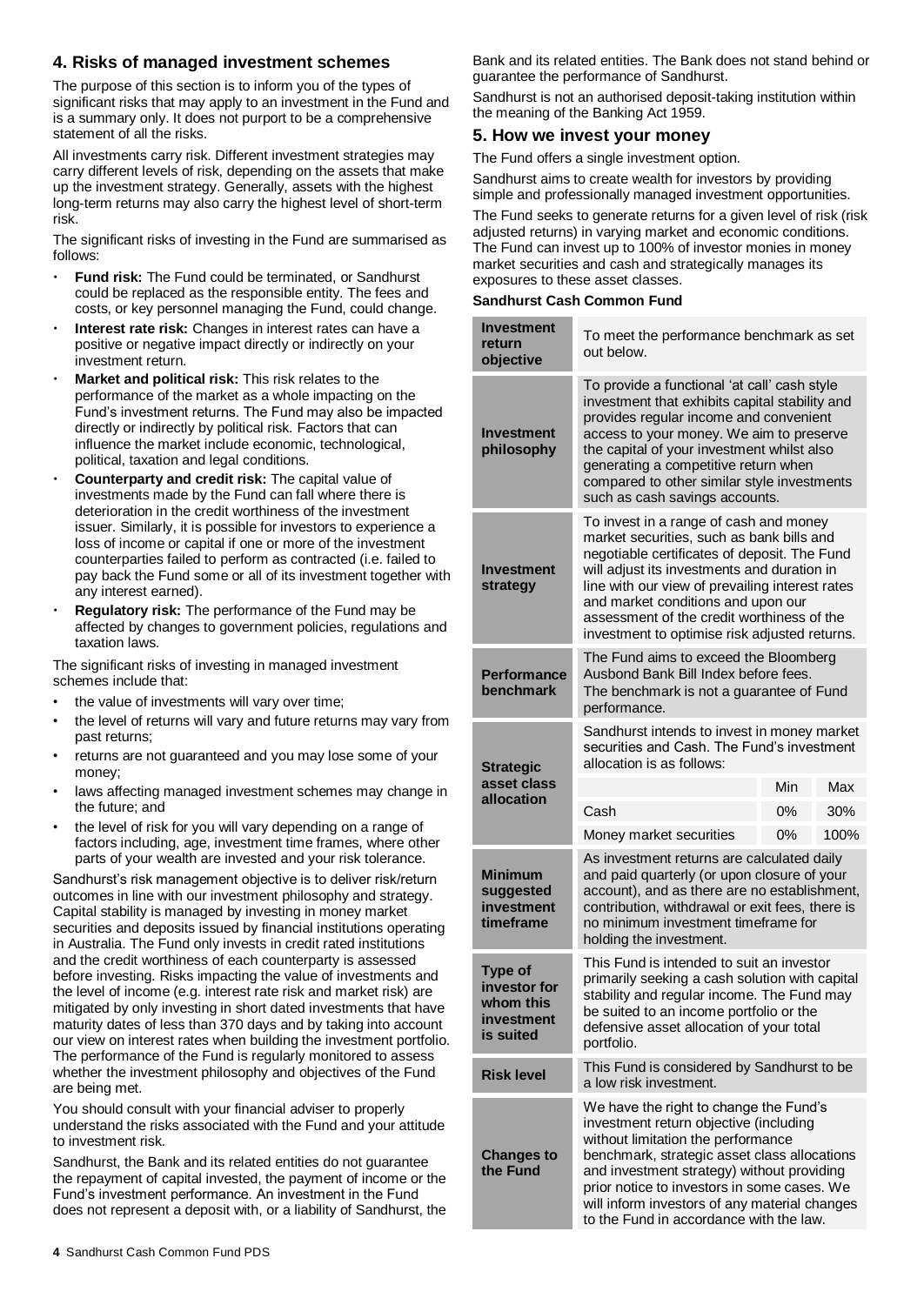# **Labour standards, or environmental, social or ethical considerations**

Sandhurst does not take into account labour standards or environmental, social or ethical considerations in the selection, retention or realisation of investments relating to the Fund.

**Warning:** When choosing whether to invest in the Fund, you should consider:

- the likely investment return;
- the risk; and
- your investment timeframe.

For up-to-date information on the Fund and the latest quarterly performance summary, please visit our website [www.sandhursttrustees.com.au.](http://www.sandhursttrustees.com.au/)

# **6. Fees and costs**

# **Did you know?**

Small differences in both investment performance and fees and costs can have a substantial impact on your long term returns. For example, total annual fees and costs of 2% of your account balance rather than 1% could reduce your final return by up to 20% over a 30 year period (for example, reduce it from \$100,000 to \$80,000).

You should consider whether features such as superior investment performance or the provision of better member services justify higher fees and costs. You may be able to negotiate to pay lower contribution fees and management costs where applicable. Ask the Fund or your financial adviser.

#### **To find out more**

If you would like to find out more, or see the impact of the fees based on your own circumstances, the **Australian Securities and Investments Commission** (**ASIC**) website (www.moneysmart.gov.au) has a managed funds fee calculator to help you check out different fee options.

ASIC Class Order [CO 14/1252] applies to this PDS.

The managed funds fee calculator on the ASIC website [\(www.moneysmart.gov.au\)](http://www.moneysmart.gov.au/) can also be used to calculate the effect of fees and costs on account balances. Taxation information is set out in section 7 of this PDS.

The following table shows the fees and other costs that you may be charged. These fees and costs may be deducted from your money, from the returns on your investment or from the assets of the Fund as a whole. The information in the table below can be used to compare costs between different simple managed investment schemes.

You should read all the information about fees and costs because it is important to understand their impact on your investment.

All the fees and costs shown in this section include stamp duty and GST less the maximum applicable reduced input tax credits (RITCs) unless otherwise stated.

**Warning:** Additional fees may be paid to a financial adviser if a financial adviser is consulted. Please refer to the Statement of Advice in which details of the fees are set out.

| <b>TYPE OF FEE OR COST</b>                                                          | <b>AMOUNT</b>                                                                                                                                                                                                                                                                                                         | <b>HOW AND WHEN PAID</b>                                                                                                                                                                                        |  |  |  |
|-------------------------------------------------------------------------------------|-----------------------------------------------------------------------------------------------------------------------------------------------------------------------------------------------------------------------------------------------------------------------------------------------------------------------|-----------------------------------------------------------------------------------------------------------------------------------------------------------------------------------------------------------------|--|--|--|
| Fees when your money moves in or out of the managed investment product <sup>1</sup> |                                                                                                                                                                                                                                                                                                                       |                                                                                                                                                                                                                 |  |  |  |
| Establishment fee<br>The fee to open your<br>investment                             | Nil                                                                                                                                                                                                                                                                                                                   | Not applicable                                                                                                                                                                                                  |  |  |  |
| Contribution fee<br>The fee on each amount<br>contributed to your<br>investment     | Nil                                                                                                                                                                                                                                                                                                                   | Not applicable                                                                                                                                                                                                  |  |  |  |
| Withdrawal fee<br>The fee on each amount<br>you take out of your<br>investment      | Nil                                                                                                                                                                                                                                                                                                                   | Not applicable                                                                                                                                                                                                  |  |  |  |
| Exit fee<br>The fee to close your<br>investment                                     | Nil                                                                                                                                                                                                                                                                                                                   | Not applicable                                                                                                                                                                                                  |  |  |  |
| Management costs <sup>*</sup>                                                       |                                                                                                                                                                                                                                                                                                                       |                                                                                                                                                                                                                 |  |  |  |
| The fees and costs for<br>managing your<br>inverse                                  | 1.037% p.a. of the net<br>asset value of the Fund<br>consisting of:<br>a management fee of<br>1.03% of capital sums<br>invested in the Fund<br>(estimated to be 1.03%<br>p.a. <sup>3</sup> of the net asset<br>value of the Fund); plus<br>expense recoveries of<br>0.007% p.a. of the net<br>asset value of the Fund | The management fee is<br>payable out of the income<br>of the Fund, calculated<br>daily and paid monthly in<br>arrears.<br>The expense recoveries<br>are paid from the Fund's<br>assets as they are<br>incurred. |  |  |  |
| <b>Service fees</b>                                                                 |                                                                                                                                                                                                                                                                                                                       |                                                                                                                                                                                                                 |  |  |  |
| Switching fee<br>The fee for changing<br>investment options                         | Nil                                                                                                                                                                                                                                                                                                                   | Not applicable                                                                                                                                                                                                  |  |  |  |

The amount of this fee can be negotiated with wholesale clients. (See 'Differential fee arrangements' under the heading 'Additional explanation of fees and costs'.)

<sup>1</sup> Banking facility fees may apply depending on the facilities used. (See "Banking" facility fees" under the heading "Additional explanation of fees and costs".)

<sup>2</sup> This fee may include an amount payable to an adviser. (See "Adviser remuneration" under the heading "Additional explanation of fees and costs".)

 $3$  Management fees are calculated daily at 1.03%p.a. of the capital sums invested. An estimate of this fee as a percentage of the Fund's net asset value for the current financial year has been provided to assist in fund comparisons.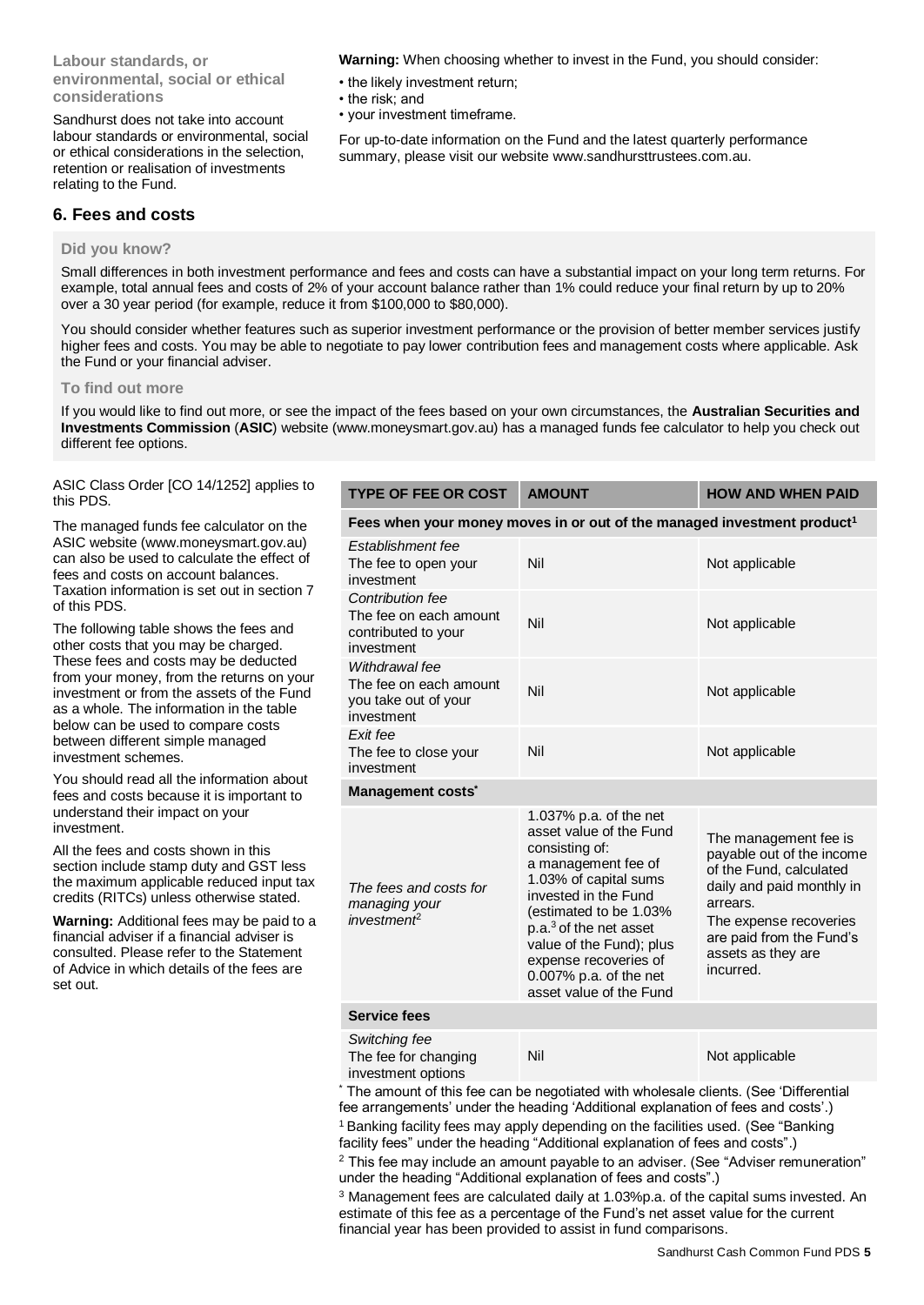#### **Additional explanation of fees and costs**

#### **Management costs**

Management costs are the total fees and costs incurred in managing the Fund, comprising the management fee paid to Sandhurst as responsible entity and other expense recoveries in relation to the Fund (described below) that do not form part of the Transactional and Operational Costs of the Fund. The Fund's Constitution allows Sandhurst to pay or recover

from the Fund, all proper costs, charges, expenses and outgoings reasonably and properly incurred by Sandhurst in the proper performance of its duties in respect of the Fund (referred to in this PDS as "expense recoveries"). Expense recoveries may include but are not limited to audit, taxation, PDS, legal, third party administration, establishment, stationery, postage and compliance costs. The expense recoveries are disclosed based on actual expense recoveries for the past financial year ending 30 September 2016. Management costs may increase or decrease from one financial year to the next. The management fee is calculated daily at 1.03% p.a. of the Fund's capital sums invested, accrued daily, and paid monthly in arrears from the Fund's income prior to making a distribution. This fee has been converted and shown as a percentage of the Fund's estimated net asset value for the current financial year to assist investors with fund comparisons.

#### **Transactional and operational costs**

The Fund incurs clearing costs to access clearing services in order to acquire and dispose of certain Fund assets. These costs are paid for by the Fund when they are incurred and may vary depending on the number and frequency of Fund transactions. This cost is not paid to Sandhurst as a fee and is not charged directly to investors. However, these costs are an additional cost to the investor as it is deducted from the income or assets of the Fund. The costs represented 0.003% of the Fund's net asset value for the past financial year ending 30 September 2016. Those costs are unlikely to be materially different for the current financial year.

# **Adviser remuneration**

No trail or upfront commissions are payable by us to financial advisers on any accounts established from 1 July 2013 in the Fund. However, trail commissions on existing investment accounts acquired before 1 July 2013 will continue to be paid to advisers subject to compliance with the law. This amount is paid monthly based on your interests in the Fund. Details of this commission should be set out in the Financial Services Guide and/ or Statement of Advice which your adviser should have given you.

As these amounts are paid by Sandhurst out of its own resources, they are not an additional cost to investors.

#### **Changes to fees**

Fees and costs can be changed at any time by Sandhurst in accordance with the Fund's Constitution without your consent. If fees and charges payable to Sandhurst increase, you will be given at least 30 days' prior notice. Other costs, such as transactional and operational costs may change at any time without prior notice to you. The expense recoveries are based on actual costs in the past financial year and may be different in the future.

#### **Maximum fees and waiver**

Under the Fund's Constitution, Sandhurst is permitted to charge a management fee of up to 1.00% of the capital sums invested plus GST.

The Constitution gives Sandhurst the right to accept lower fees than we are entitled to receive under the Constitution, to defer payment or to waive our entitlement to such fees. The Constitution also allows Sandhurst to pay or recover all proper expenses from the Fund.

#### **Differential fee arrangements**

From time to time Sandhurst may negotiate the charging, rebating or waiving of management fees, as stated above, in circumstances permitted by the Corporations Act or if

applicable relief is granted by ASIC, with certain 'wholesale clients' (as defined in the Corporations Act) and Platform operators. Such negotiations are undertaken on a case-bycase basis and only for wholesale clients and Platform operators who invest significant amounts of money in the Fund. Any such arrangement will be entered into in accordance with the requirements of the Corporations Act. Sandhurst does not negotiate fees with retail investors or individual Platform investors. Requests to negotiate fees must be put in writing to Sandhurst and sent to:

Sandhurst Trustees Limited Sandhurst Cash Common Fund GPO Box 4314 Melbourne VIC 3001

#### **Alternative remuneration**

Subject to the law, Sandhurst may provide remuneration to financial advisers and Platform operators indirectly by paying them additional amounts and/or non-monetary benefits. If these amounts or benefits are provided, they are payable out of the fees and costs we receive and are not an additional cost to you.

# **Banking facility fees**

If you choose to use the Bank's banking facilities, the Bank may charge you fees for these facilities in accordance with the Bank's Terms and Conditions. The Bank's Terms and Conditions documents set out the fees and costs in relation to the banking facilities provided by the Bank. These fees and costs only apply to the extent that you use these services. These fees are separate to the fees and costs that apply to your investment in the Fund. Banking facility fees will not apply if you do not use these facilities. Banking facility fees are subject to change.

#### **Tax**

For information about tax, please see section 7 "How managed investment schemes are taxed".

**Example of annual fees and costs for the Fund**

The following table gives an example of how the fees and costs for the Fund can affect your investment over a one-year period. You should use this table to compare the Fund with other managed investment products.

| <b>FXAMPIF:</b><br>Sandhurst Cash Common<br>Fund                |             | <b>BALANCE OF \$50,000</b><br><b>WITH A CONTRIBUTION</b><br>OF \$5,000 DURING YEAR                                                                                                                                                                   |
|-----------------------------------------------------------------|-------------|------------------------------------------------------------------------------------------------------------------------------------------------------------------------------------------------------------------------------------------------------|
| Contribution<br>Fees                                            | Nil         | For every additional \$5,000<br>you put in, you will be<br>charged \$0.                                                                                                                                                                              |
| <b>PLUS</b><br>Management<br>Costs                              | 1.037% p.a. | <b>And, for every \$50,000</b><br>you have in the Sandhurst<br>Cash Common Fund, you<br>will be charged \$518.50<br>each year.                                                                                                                       |
| <b>EQUALS</b><br>Cost of<br>Sandhurst<br>Cash<br>Common<br>Fund |             | If you had an investment of<br>\$50,000 at the beginning of<br>the year and you put in an<br>additional \$5,000 during<br>that year, you would be<br>charged fees of:<br>\$518.50*<br>What it costs you will<br>depend on the fees you<br>negotiate. |

\* The actual amount you will be charged depends on the timing of additional investments and the actual expense recoveries. This example assumes that the additional contribution of \$5,000 is invested at the end of the year.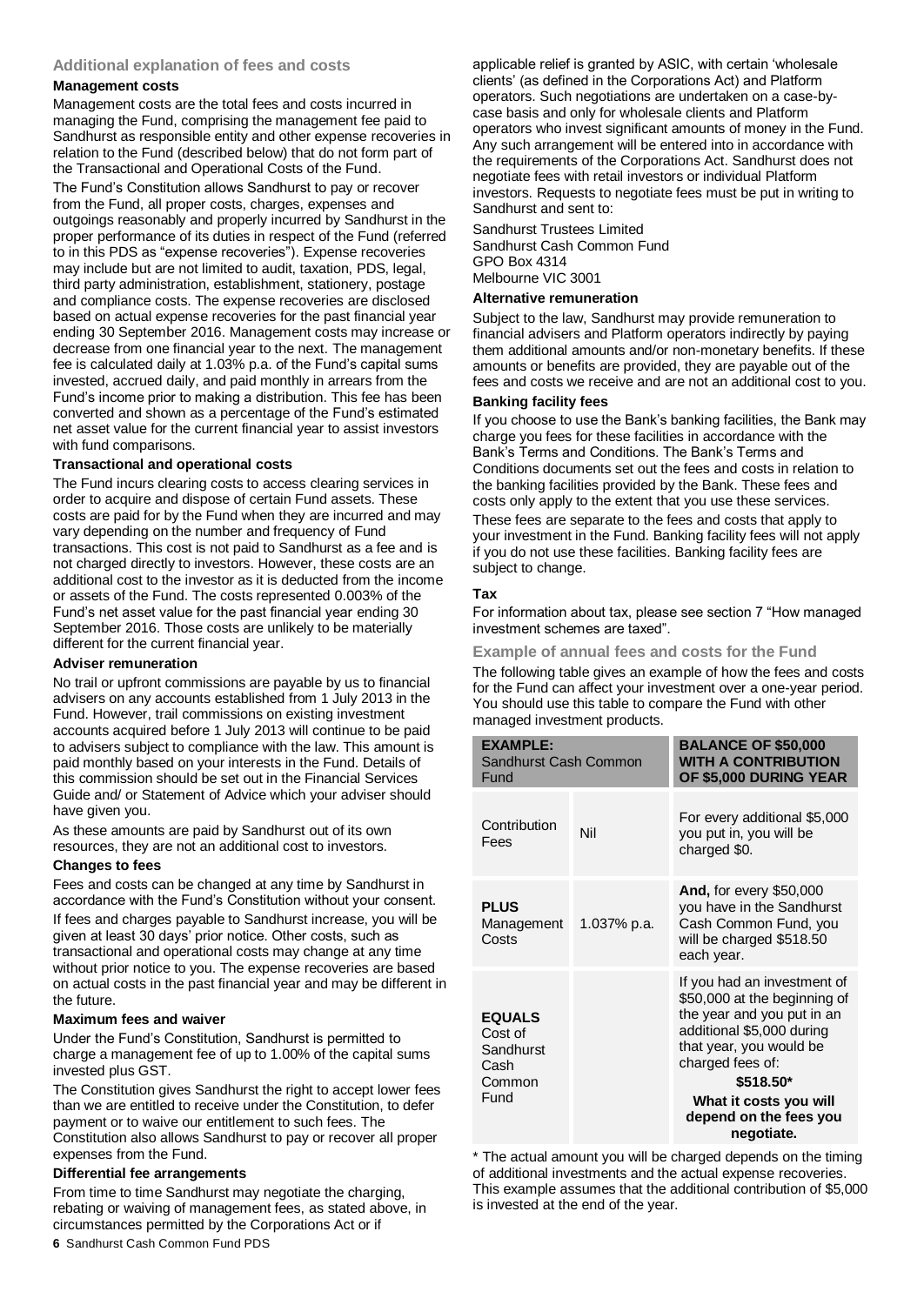# **7. How managed investment schemes are taxed**

**Warning:** Investing in a registered managed investment scheme is likely to have tax consequences. The Australian taxation system is complex and individual investors have different circumstances. Persons are strongly advised to seek professional tax advice.

In summary, when investing in the Fund, investors should note that:

- Registered managed investment schemes generally do not pay tax on behalf of investors.
- Investors will be assessed for tax on income and capital gains generated by the Fund in the year to which their entitlement relates, irrespective of whether the income is reinvested or the income payment occurs at a later date.
- Tax components of Fund distributions will be allocated to investors on a fair and reasonable basis.
- The Fund has made a 'capital election' under the tax regime for Managed Investment Trusts (MIT) and it continues to be an eligible MIT.

The brief summary of taxation information provided above relates only to Australian tax residents who hold their interests on capital account for income tax purposes. You should not rely solely on this summary.

#### **Tax on your distributions**

Australian resident investors will be generally subject to tax on their share of the taxable income of the Fund including amounts reinvested. In 2010 the Federal Government introduced a 'capital election' for eligible Managed Investment Trusts and the election is made on a fund by fund basis.

#### **Goods and Services Tax (GST)**

Fees and costs in respect of acquisitions by the Fund will often be subject to GST. The Fund may not be entitled to claim an input tax credit for the full amount of that GST, however, it may be entitled to reduced input tax credits on any GST paid. The GST included in expenses that cannot be claimed as an input tax credit will be a net cost and can be recouped from the Fund. If the GST rate increases, the Fund's Constitution allows Sandhurst to recoup the extra amount from the Fund.

#### **Quotation of Tax File Number (TFN) or Australian Business Number (ABN)**

#### It is not compulsory for you to quote your TFN or ABN.

If you do not quote your TFN or ABN, or claim an exemption, we may be required to withhold tax from distributions at the highest marginal tax rate plus applicable levies.

By quoting your TFN or ABN you authorise us to apply it to your Fund account and disclose it to the Australian Taxation Office. Collection of TFN or ABN information is authorised, and its use and disclosure is strictly regulated by the tax laws and under privacy legislation.

#### **Pension and benefits**

An investment in the Fund may affect social security entitlements. You should, therefore, seek professional advice or consult Centrelink to determine the effect of distribution income received in respect of an investment in the Fund on any social security entitlement.

#### **Foreign taxes and foreign tax compliance**

Australian and foreign taxes may be imposed where the Fund's investments or dealings have some connection with a foreign jurisdiction. Foreign laws are varied and can apply in uncertain ways.

If the Fund suffers any amount of Australian or foreign tax, or is required to withhold any amount in respect of Australian or foreign tax, neither Sandhurst nor the Fund will be required to compensate investors for any such tax, and the effects of these amounts will be reflected in the returns of the Fund.

In addition, there are certain consequences that may occur if an investor is, or becomes, a foreign entity, a foreign citizen, resides in a foreign country or has some connection with a foreign country. These consequences may apply pursuant to certain global reporting requirements, such as the Foreign Account Tax Compliance Act (FATCA) in the US. The Fund is required to comply with these requirements. Accordingly, Sandhurst may request that you provide certain information about yourself in order for Sandhurst to comply with these obligations.

#### **Taxation reform**

The Government has passed new income tax legislation that implements an Attribution Managed Investment Trust (**AMIT**) tax regime for eligible Managed Investment Trusts (**MIT**). The legislation applies for tax years commencing 1 July 2016 where the MIT makes an appropriate election.

# **8. How to Apply**

Investing in the Fund is a two step process:

- 1. complete the Application Form which is available from our website a[t www.sandhursttrustees.com.au/forms;](http://www.sandhursttrustees.com.au/forms) and
- 2. lodge your application form and initial investment:
	- in person  $-$  at any Bendigo Bank branch or with your financial adviser along with a cheque crossed 'not negotiable' and made payable to Sandhurst Trustees Limited – 'name of investor'; or by transfer from an existing Bank Account; or
	- b. by mail directly to us along with a cheque crossed 'not negotiable' and made payable to Sandhurst Trustees Limited – 'name of investor'; or
	- c. by any other method expressly permitted by Sandhurst.

Refer to our contact details on page 1 of this PDS.

Sandhurst will issue you with a passbook or investment statement, depending on the preference you indicate when completing the Application Form.

The Application Form is available from our website at [www.sandhursttrustees.com.au/forms](http://www.sandhursttrustees.com.au/forms).

#### **Cooling-off**

Subject to the Corporations Act and the Corporations Regulations, retail investors have the right to exercise their cooling off rights in relation to their initial investment, except in certain circumstances, such as where the interests were issued at the time when the Fund is not liquid.

If after investing in the Fund you change your mind and wish to exercise your cooling-off right, you may notify Sandhurst in writing or electronically and request that your investment be repaid. The right to cool-off can only be exercised during the period of 14 days from the earlier of:

- the time you receive written confirmation of your investment from Sandhurst; and
- the end of the 5th business day after the day on which your interests in the Fund was issued to you.

The amount refunded will be adjusted to take account of any increases or decreases in the interests in the Fund and any reasonable administration expenses and transaction costs. If a distribution has occurred between acceptance of your application by Sandhurst and receipt of your notification to cool-off during the cooling-off period, there may be taxation implications for you. We suggest that you seek professional tax advice in these circumstances.